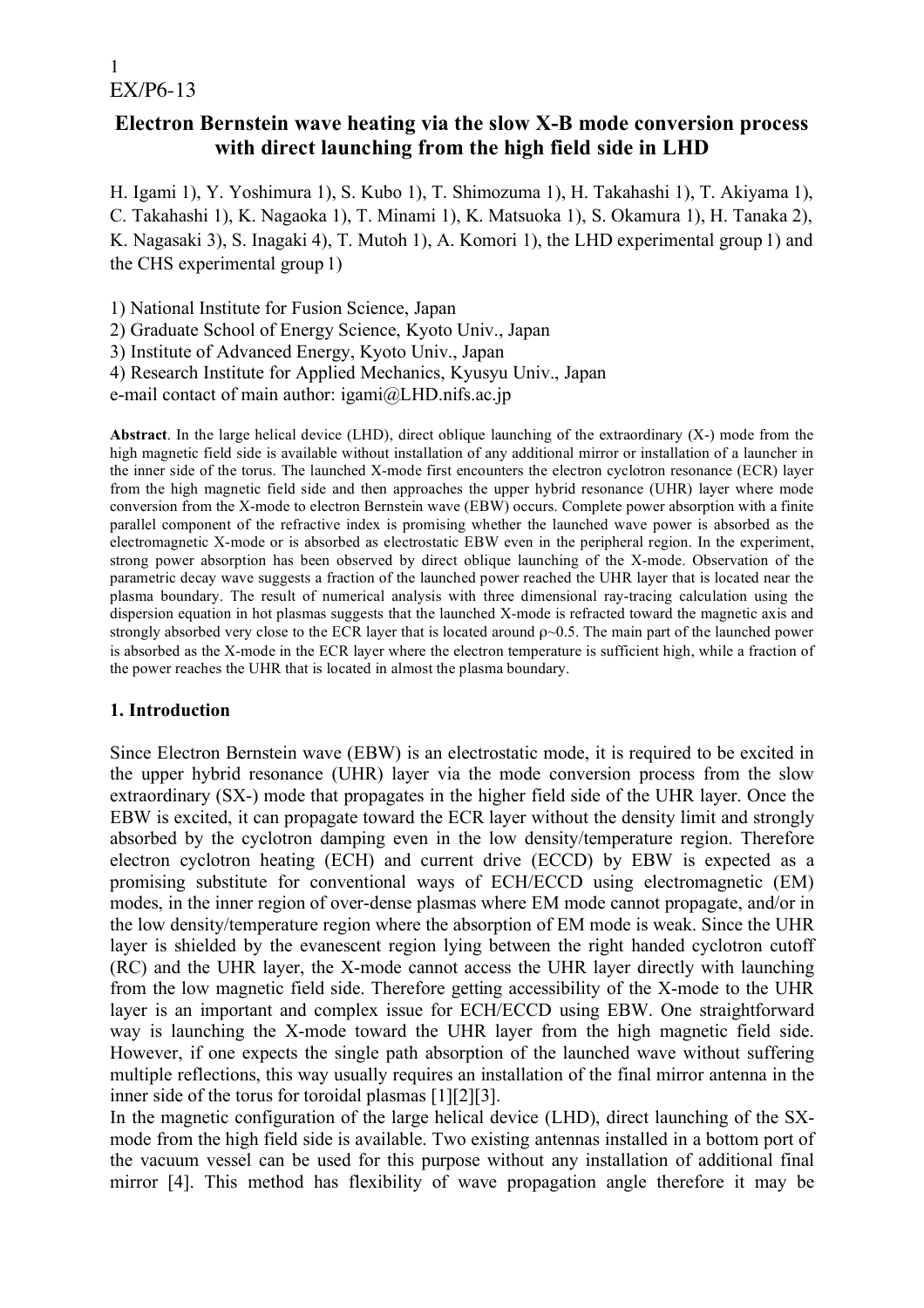beneficial for local heating and current drive in over-dense core regions and/or low temperature peripheral regions. The launched wave propagates obliquely to the external magnetic filed and accesses the ECR and the UHR layers in the peripheral region ( $\rho > 0.7$ , where ρ is the normalized minor radius.) if the trajectory of the launched wave is almost straight. Generally it is said that for wide range of the electron density, the absorption of the fundamental X-mode is weak in the case of perpendicular propagation whereas it becomes very strong in the case of oblique propagation [5][6]. If the electron temperature is sufficient low where the X-mode encounters the ECR layer, the oblique X-mode has an opportunity to reach the UHR layer without being damped out and to excite EBW. Even if the X-mode wave is completely damped out in the ECR layer, this launching method remains to be beneficial for off-axis ECH/ECCD in the low density/temperature peripheral region and can be expected as a control knob of various phenomena which occur in the peripheral region. We have carried out the direct launching experiments in hope of EBW excitation. The lower hybrid (LH) wave is excited via the nonlinear three wave coupling process in the UHR layer by the pumping X-mode wave. In the experiment, significant power absorption has been observed. In the experiment, frequency spectrums of the parametric decay wave were observed in the frequency range of the LH wave.

In this paper, the experimental configuration and the results are reported in section 2. The numerical analyses of the experimental data using the ray-tracing calculation are presented in section 3. Discussion about the regime of the heating and summary will be presented in section 4.

### **2. Experimental configuration and results**

### **2.1. Absorption profile obtained with direct launching from the high magnetic field side**

*FIG.1* shows an oblique cross section of LHD along the incident wave vector in a magnetic configuration ( $R_{ax}$ ,  $B_{ax}$ ) = (3.6m, 2.75T), where  $R_{ax}$  is the position of the magnetic axis from the center of the torus and  $B_{ax}$  is magnetic field strength at the magnetic axis. The 84GHz electron cyclotron (EC) wave was launched from one of the existing antennas installed in a bottom port of the vacuum vessel. The launched EC wave first encounters the ECR layer in



*FIG.1 : An oblique cross section of LHD along the incident EC-wave vector. The wave can access the UHR layer through the ECR layer, that is X-B access window.*



*FIG.2: Typical set of discharge waveforms when the X-mode was launched as shown in FIG 1. The temperature and the stored energy increase with the modulated ECH pulse.*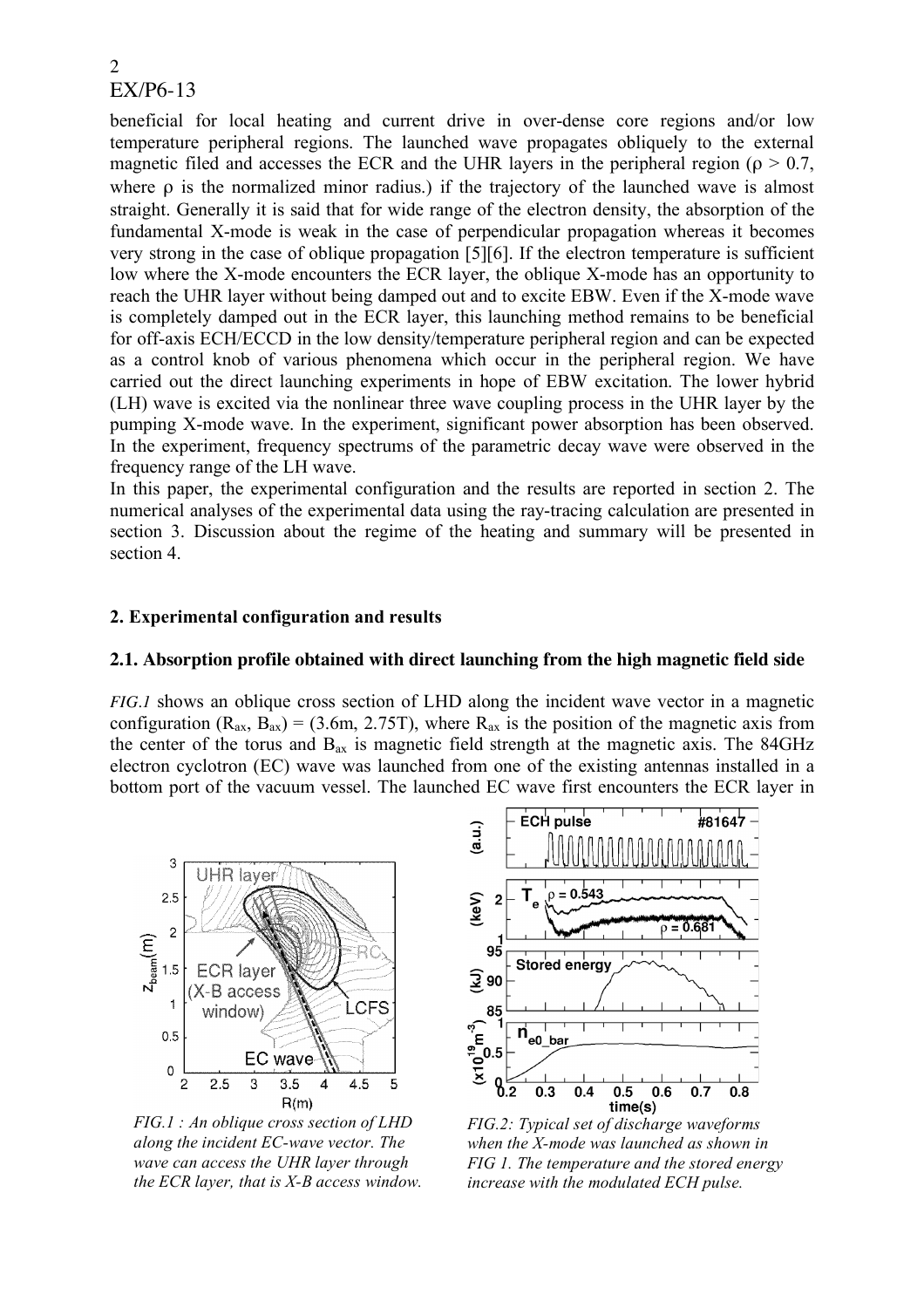the outer side of the last closed flux surface (LCFS), thus the wave can pass though this outer ECR layer without absorption and can break into the plasma from the high field side without being shielded by the right handed cyclotron cut-off (RC). The wave can approaches the ECR layer again from the high field side. If the cyclotron damping as an EM mode is weak, the wave can pass though this inner ECR layer, that is X-B access window, then reaches the UHR layer. *FIG.2* shows a typical set of the discharge waveforms when the X-mode was launched with 39Hz, 100% power modulation. The central electron density was  $0.6x10^{19}$ m<sup>-3</sup>, that is less than the cutoff density and the central electron temperature was more than 2keV. The stored energy and the electron temperature around  $\rho$   $\sim$ 0.5 significantly increased with the modulated ECH pulse. The fast Fourier transform (FFT) analysis of the electron temperature signals is a powerful tool for finding the power absorption region when the EC wave is launched with power modulation.

*FIG.3* shows the profiles of 39Hz perturbation amplitude and the profiles of the phase delay from the modulated ECH pulse obtained by FFT analysis of the electron cyclotron emission (ECE) signals. Since the toroidal aiming point " $T_f$ " is the same but the radial aiming point "Rf" is different in each case of (a)-(c), the launched wave vectors lie on the same oblique cross section presented in *FIG.1*, but aiming different radial directions. As "Rf" becomes large, the aiming point moves from the region that is very close to the inner vacuum vessel toward the magnetic axis. Note that in every case of (a)-(c), the launched wave approach the ECR layer, i.e. the X-B access window from the high field. In the cases of (a) and (b), three



*FIG.3: Profiles of 39Hz perturbation amplitude and phase delay from the modulated ECH pulse for different cases of launching direction. They are obtained by FFT analysis of ECE signals. The launched wave vectors lie on the same oblique cross section presented in FIG. 1 since the toroidal aiming point "Tf" is the same. As the radial aiming point "Rf" becomes large, the straight outgoing line of the incident vector moves to the magnetic axis from the inner wall of the vacuum vessel. The Black triangles show the cases of the X-mode injection and the white circles shows the cases of the O-mode injection. The dashed lines indicate the cross points of the straight outgoing line and the ECR layer.*

sets of the peak of amplitude and the bottom of the phase delay can be seen where  $\rho \sim 0.2$ , 0.5 and 0.7 with the X-mode launching, that is to say, power absorption occurs in these three regions. Since the electron density was less than the cutoff density, there are two possible heating regimes, those are, the power absorption as the X-mode and the power absorption as the mode converted EBW. Discrimination between these regimes will be presented by the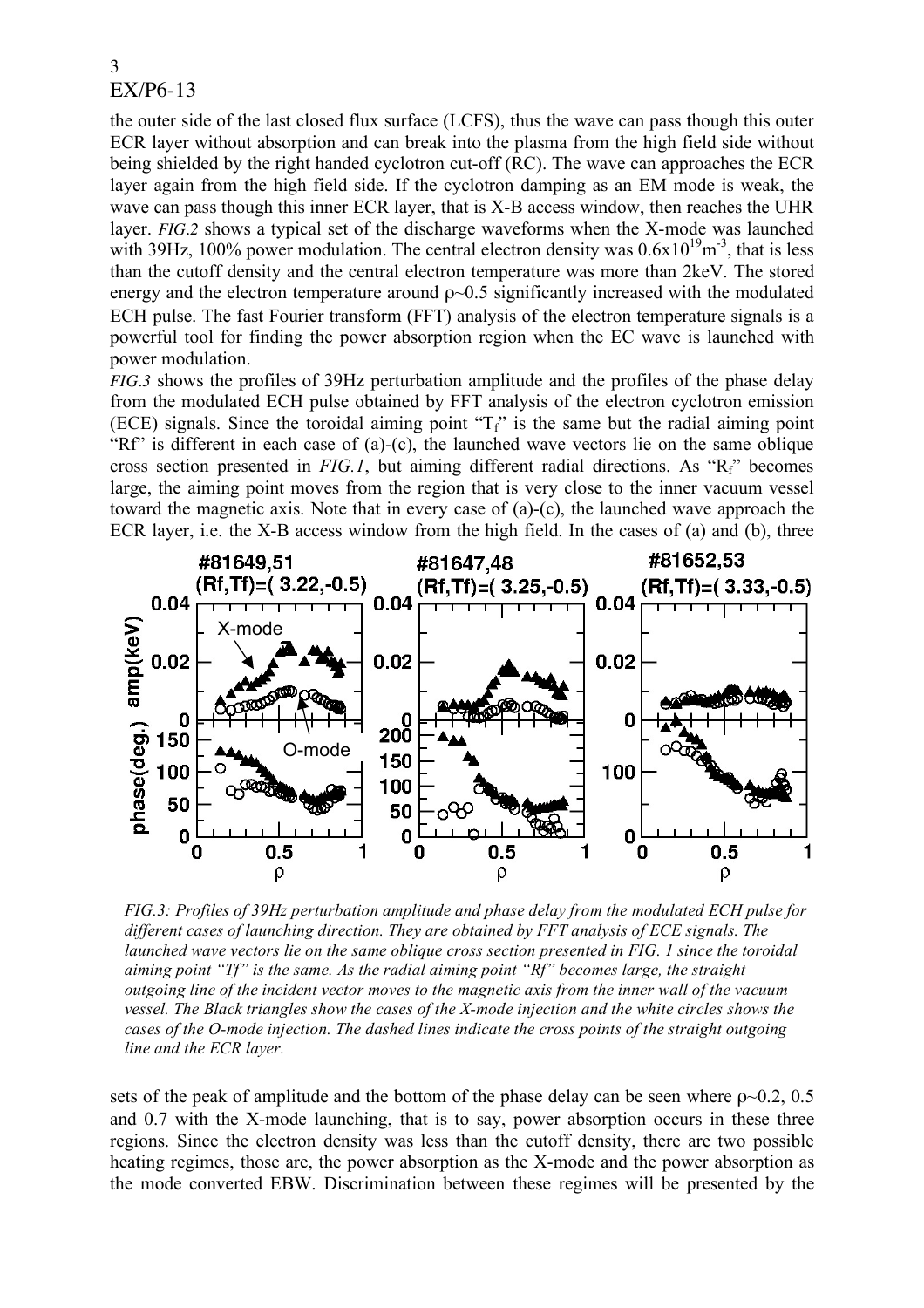numerical analysis of the wave trajectory and the absorption. While, there are no clear sets of the peak and the bottom in any cases of (a)-(c) with the O-mode launching. The profiles of perturbation amplitude are similar with each other. There profiles for O-mode launching may be explained as follows. The power absorption as the fundamental O-mode that propagates obliquely to the external magnetic filed is weak in the peripheral region, thus the launched Omode passed through the ECR layer and reached the wall of the vacuum vessel, then was reflected. Some part of the wave power might be absorbed after multiple reflections.

### **2.2. Observation of the parametric decay instability**



*FIG.4*: *Spectrums in lower hybrid wave frequency range. (a): Perpendicular launching, for usual ECH. (b) : Oblique launching in the same setting as the case of FIG.3-(b). Sensitivity calibration for each frequency is not done.*

The nonlinear three wave coupling process occurs in the UHR layer if the amplitude of driving X-mode wave is large [6][7][8]. Measurement of the parametric decay wave that is excited in this three wave coupling process was carried out in the lower hybrid frequency range with use of an antenna originally installed for ion cyclotron resonance frequency (ICRF) heating. For comparison, frequency spectrums shown in *FIG. 4-(a)* were obtained when X, and O-mode were launched almost perpendicularly toward the fundamental ECR layer near the magnetic axis. Since the O-mode is well absorbed in this launching condition, only very weak spectrum was obtained. The X-mode is reflected at the RC in this launching condition, it may suffer multiple reflections. Some part of the waves might approach the UHR layer from the high field side as the X-mode and may induce the parametric instability. *FIG.4-*(b) shows the spectrums when the X and O-mode were launched toward the same direction as the case of *FIG.3-*(b). A stronger spectrum was obtained with the X-mode launching than the O-mode launching. It suggests at least a part of the launched X-mode reaches the UHR layer without being completely damped out at the ECR layer. *FIG.5* shows the frequency of the lower hybrid wave excited in by the pump wave of 84GHz in the UHR layer. Significant spectrums were observed in the frequency range less than 400MHz. Note that in the frequency range more than 500MHz, the sensitivity of the ICRF antenna becomes worse, therefore significant spectrum could not be obtained even if waves of the range were excited. At least, it can be said that the interactions occur in very low density region where  $(\omega_{pe}/\omega)^2$ <0.045, where  $\omega_{pe}$  is the plasma frequency. *FIG.6* presents the model profiles of the normalized density and the electron temperature that agree well with the profiles obtained in the experiment by Thomson scattering measurement. The region where  $(\omega_{pe}/\omega)^2$  < 0.045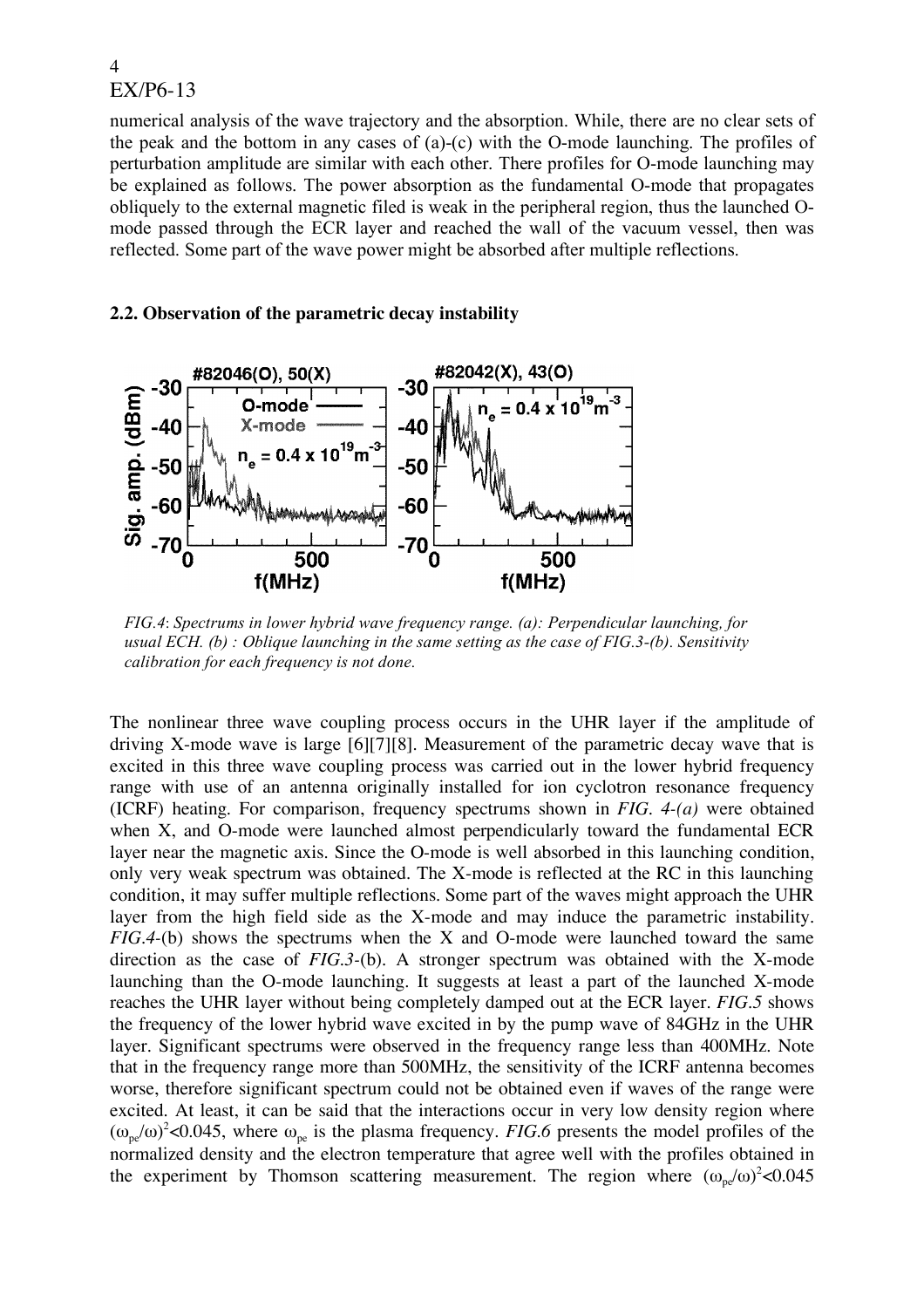coincide with the region where  $\rho > 0.9$ . The electron temperature is less than 650eV in the region.



*FIG.6 : Profiles of the normalized density (left) and the electron temperature(right), which agree well with the profiles obtained by Thomson scattering measurement. The region where (*ω*pe/*ω*) 2*  $\leq 0.045$  *corresponds to the region where*  $\rho > 0.98$ 

### **3. Numerical analysis on the experimental data**

#### **3.1 Ray tracing using the dispersion equations in hot plasmas for EM mode and EBW**

The ECR layer and the UHR layer are located very close to each other in our experimental configuration. The finite temperature effect is not negligible between these resonance layers. Therefore it is appropriate to use the dispersion equation of the electromagnetic waves in hot plasmas [9] in the ray-tracing calculation to obtain the orbit correctly [10][11][12]. In the 3-D ray tracing code for LHD configuration [13], we solve the dispersion equation presented in Ref. [9] in the region where  $(\omega_{pe}/\omega)^2 > 0.02$ . At the boundary of the plasma, initial solution of the dispersion equation is given by the cold plasma approximation, then the equation to be solved is switched to the dispersion equation in hot plasmas at the point where  $(\omega_{pe}/\omega)^2$  =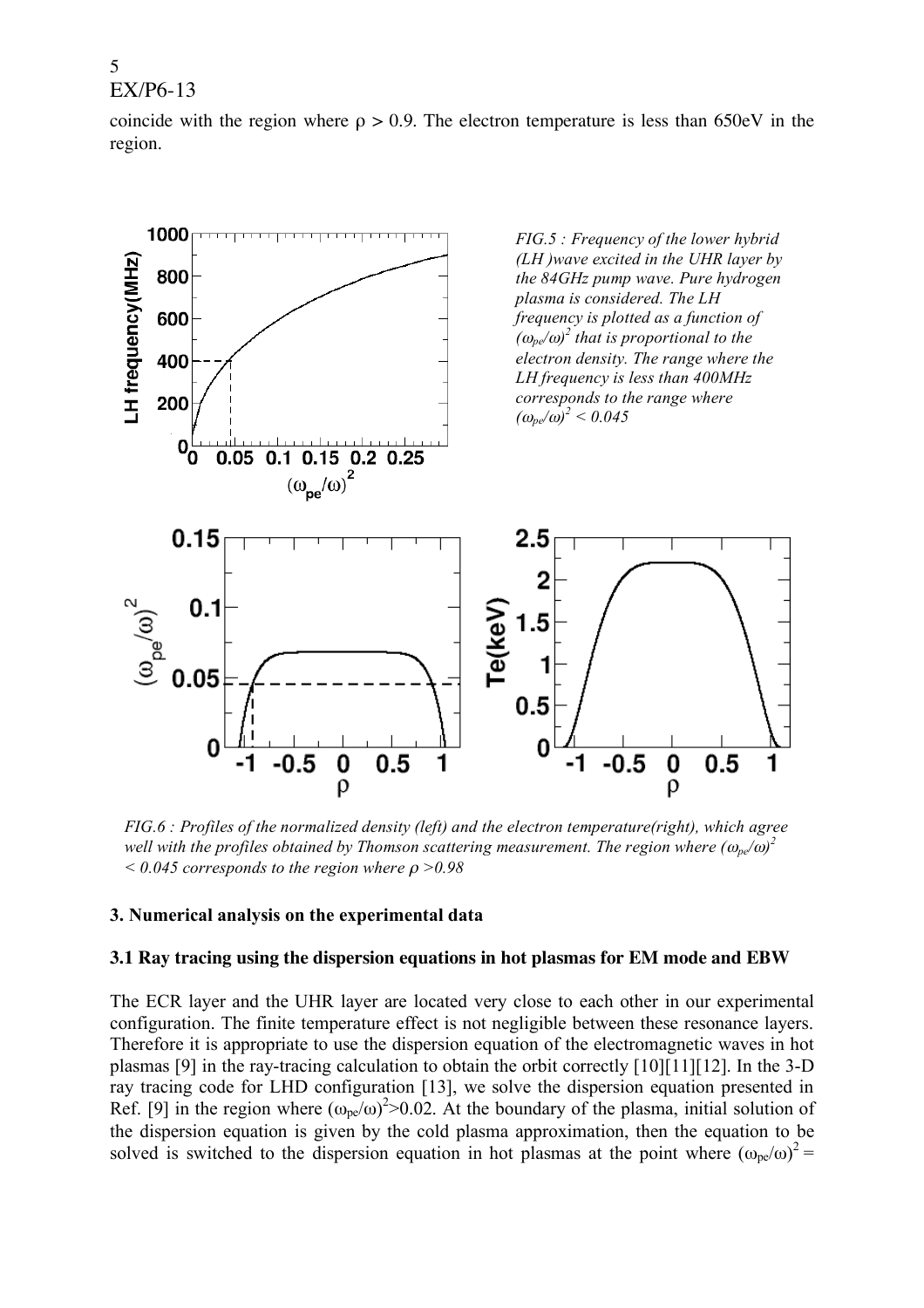0.02. The absorption coefficient and the normalized absorbed power are obtained as following equations.

| Absorption coefficient :                                                      | $\alpha = 2 G_I(k,\omega)/({dG_R/dk_R})^{1/2}$             | (1) |
|-------------------------------------------------------------------------------|------------------------------------------------------------|-----|
| Optical depth :                                                               | $\tau = \Sigma \text{ \alpha ds}$ (ds is the step length.) | (2) |
| Normalized absorbed power : $P_{\text{abs}}/P_{\text{ini}} = 1 - \exp(-\tau)$ |                                                            | (3) |

Where,  $G_R$  is the real part and  $G_I$  is the imaginary part of the complex dispersion equation G. and  $\bf{k}_R$  is the real part of the wave vector.  $P_{\text{abs}}/P_{\text{ini}}$  is the absorbed power normalized by the launched power. The dispersion equation in hot plasmas is switched to that of EBW [14] after the ray passes through the ECR layer and the perpendicular component of the refractive index becomes large near the UHR layer.

### **3.2 Result of the calculation**

For the numerical analysis, we used the model profiles presented in *FIG. 6*. The launching condition is the same as the case of *FIG.*3-(b). In *FIG.*7, the result of the calculation for the central code of the incident Gaussian beam of the X-mode is presented. The orbit is refracted toward the magnetic axis. The incident X-mode encounters the ECR layer around  $\rho$  $\sim$ 0.55 and is strongly absorbed there. The region where the absorption occurs corresponds to the highest peak point of the amplitude profile shown in *FIG.*3-(b).

### **4. Discussion and summary**

With the direct oblique launching of the X-mode from a bottom port in hope of EBW excitation, significant power absorption was observed mainly around  $\rho \sim 0.5$ . The parametric wave was observed in the similar experimental configuration. However, the observed frequency spectrum suggests that the nonlinear three wave coupling process occurred in the region where  $ρ > 0.9$ . In the ray tracing calculation using the hot plasma dispersion equation, the launched X-mode along the central code of the Gaussian beam is refracted toward the magnetic axis and is strongly absorbed and damped out in the ECR layer around  $\rho \sim 0.55$  as the electromagnetic X-mode before it reaches the UHR layer. One possible way that the launched X-mode can reach the UHR layer near the plasma boundary is to suffer multiple reflections. Possibility that a part of the launched power of the X-mode reaches the region directly, then the excited EBW is absorbed, is still remained since the incident Gaussian beam has width to some extent. Anyhow, with direct oblique launching from the high field side with the existing bottom antenna, efficient off-axis heating at large parallel component of the refractive index  $(N_{\ell} \sim 0.5)$  is possible in the LHD configuration. Application of this injection method can be expected as an efficient way of off-axis heating and current drive.

### **Acknowledgment**

The authors appreciate the technical staff of ECH and LHD for their great efforts to perform the experiment. These works were mainly performed under the budget codes NIFS07ULRR501-3,518, NIFS07KLRR303 and partially supported by a grant-in-aid for scientific research of MEXT JAPAN, 2008 19740347.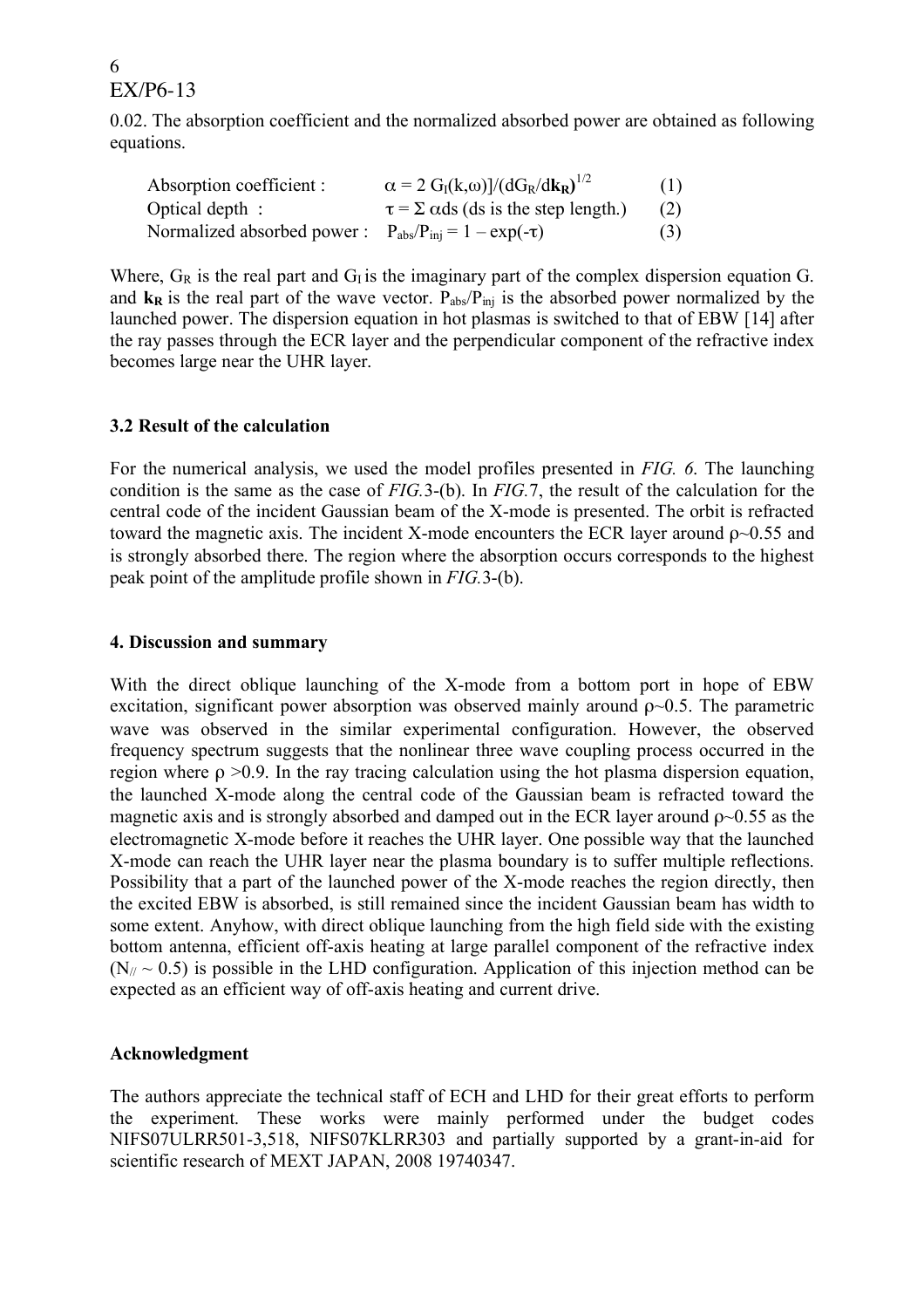

*FIG.7: Ray trajectory of the central code of the incident Gaussian beam of the X-mode is plotted. Where "R" is the major radius, "Z" is the vertical direction and "T" is the toroidal direction. The perpendicular and the parallel components of the refractive index are plotted versus the major radius, R(m). The absorbed power normalized by the launched power is plotted as a function of the major radius, R(m) and the normalized minor radius* <sup>ρ</sup>*.*